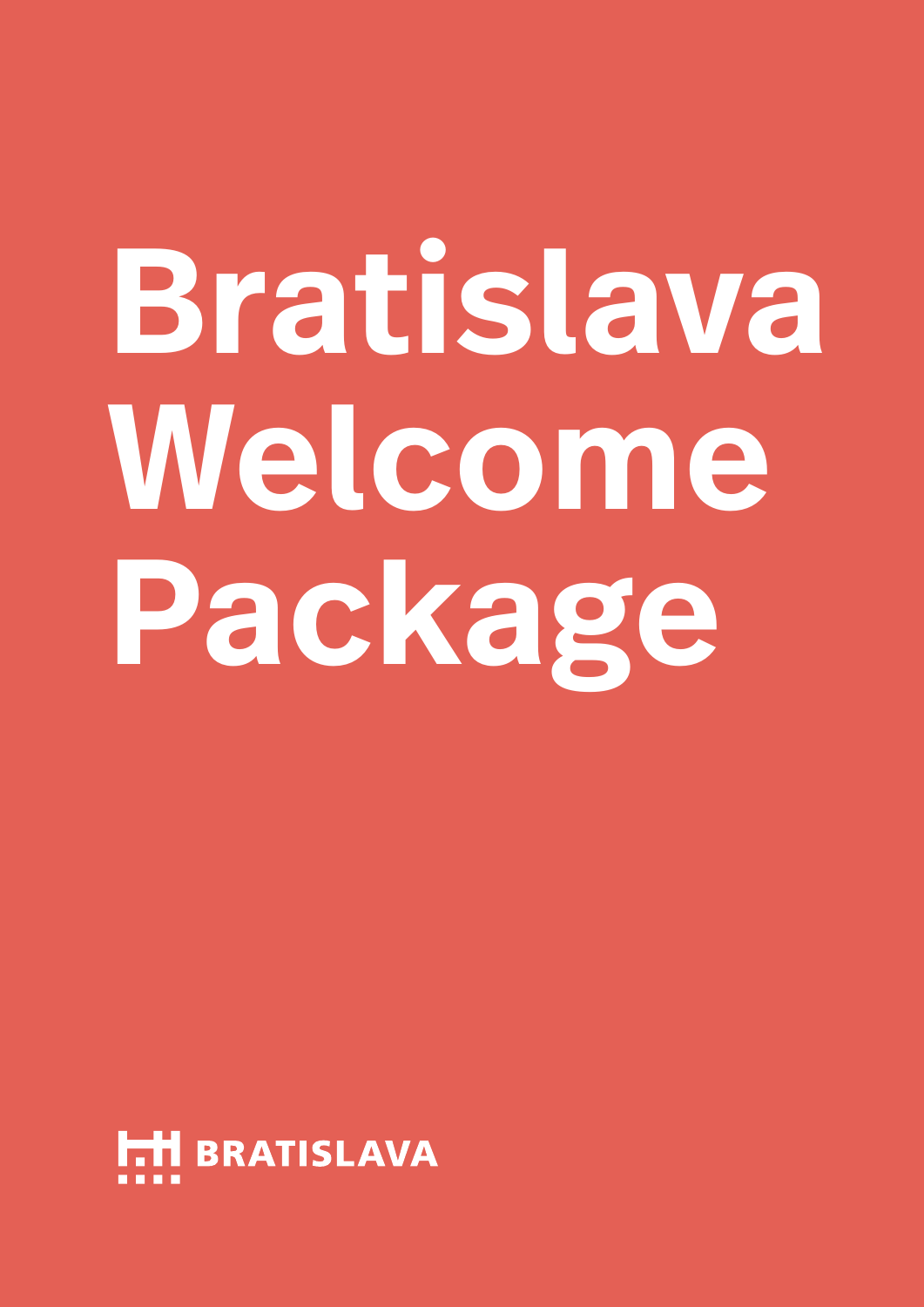3 Bratislava Welcome Package Bratislava Welcome Package

### **Introduction**

| <b>Municipality of Bratislava</b>        |
|------------------------------------------|
| List of Bratislava city boroughs         |
| Rights and Duties towards the City       |
| <b>Applying for Residence Permits</b>    |
| <b>Types of Residence Permits</b>        |
| How to Apply                             |
| <b>Finances</b>                          |
| <b>Banks in Slovakia</b>                 |
| <b>Healthcare and medical services</b>   |
| Health insurance                         |
| Health care                              |
| <b>Education</b>                         |
| Pre-school education                     |
| Primary education                        |
| Secondary education                      |
| Elementary Schools of Art and Centers o  |
| Universities and Colleges                |
| Slovak Language Acquisition Institutions |
| Recognition of Foreign Diplomas          |
| <b>Employment</b>                        |
| Work regulations                         |
| Job-seeking                              |
| Starting a business                      |
| <b>Transportation</b>                    |
| <b>Public Transportation</b>             |
| Parking Policy in Bratislava             |
| <b>Family Life</b>                       |
| Getting married                          |
| Getting divorced                         |
| Child birth as a foreigner               |
| <b>Social Affairs</b>                    |
| Social insurance                         |
| State social support                     |
| Social aid                               |
| Social Assistance in Bratislava          |
| <b>Housing</b>                           |
| <b>Culture</b>                           |
| <b>Useful Contacts</b>                   |
|                                          |

s of Leisure

Welcome to the heart of Europe!

Occupying both banks of the Danube River, the left bank of the Morava River, and bordering Hungary and Austria, Bratislava, the capital of Slovakia, is one of the most geographically important capitals in Europe. It is home to more than 650,000 people and counting.

The city's history has been strongly influenced by people of different nations, beliefs and religions and is considered the most diverse city in the country. It is no surprise that since the country's independence in 1993, Bratislava has witnessed and emb raced constant change characterized by a rapid entry to the global economy and active participation as a member of the European Union.

This guidebook gives you practical information for the first weeks and months of set tling into life in Bratislava. You will find, among other things, practical information on residences and work-related issues, schools and day-care, as well as where to get started with the Slovak language.

Contact details of various authorities help you take care of all the necessary forma lities when moving to Bratislava.

In addition, should you have ideas for a viable business, you will also find relevant contact information for various business support and development organizations included in this guidebook.

We are happy that you are here, we welcome you and appreciate your contribution to this city.

# **Introduction**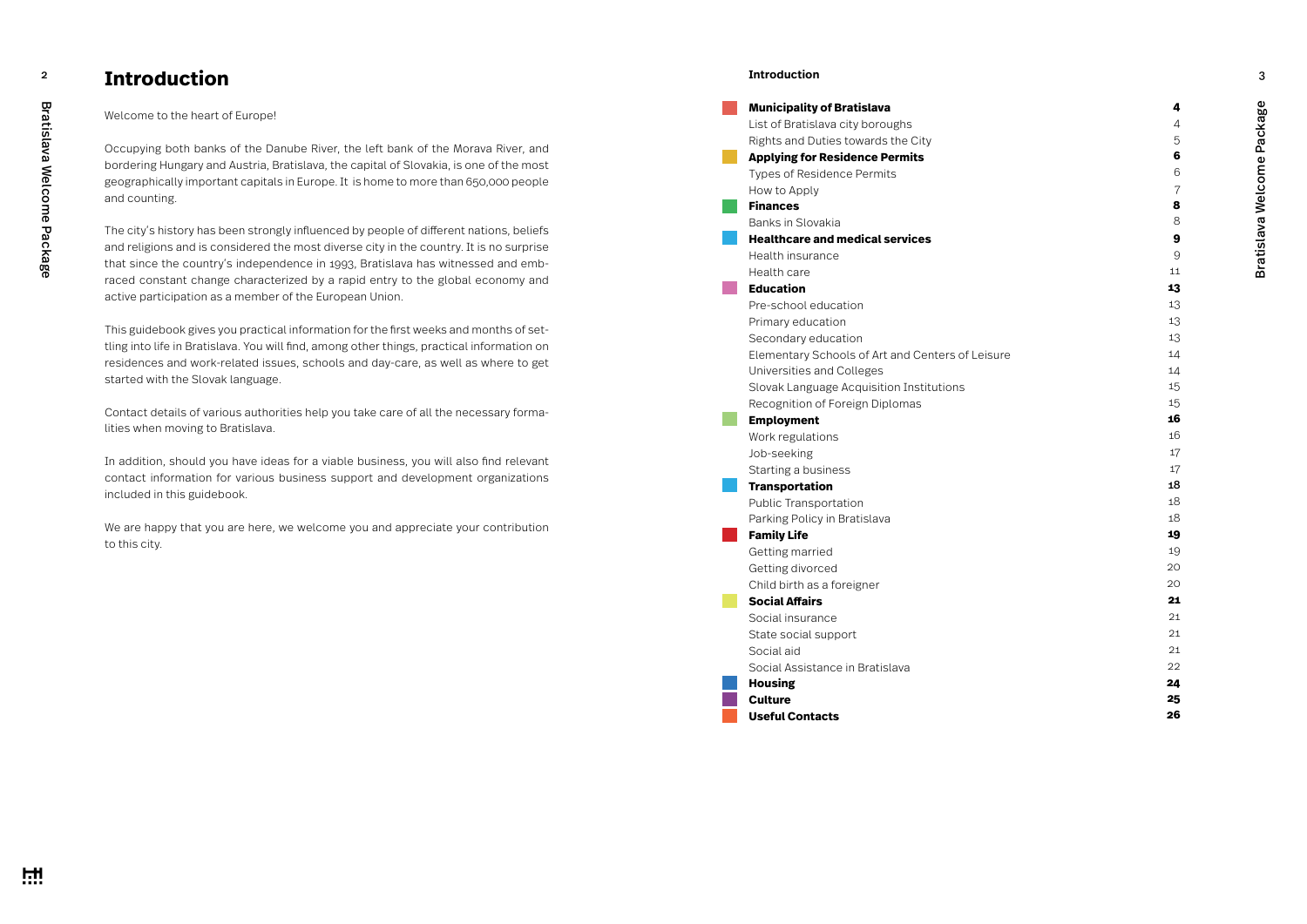5

**of Bratislava**

With 650 000 inhabitants, Bratislava is the most populous municipality in Slovakia. The City of Bratislava has its own representative bodies - the mayor and ity parliament, as well as advisory bodies: councils and committees.

The municipality office consists of different departments dealing with various life situations:

**Department of Social Affairs** - establishes centers of social services, includes section for long-term care services and section of crisis intervention

**Department of Education** - establishes kindergartens and elementary schools

**Building Department** - issues planning, zoning and construction permits

**Department of Culture** - establishes cultural institutions in the city and authorizes civic assemblies

For more information on the municipalities, its responsibilities and activities, please check: www.bratislava.sk

For more information on the Bratislava Self-Governing Region, please visit: **M** [www.bratislavskykraj.sk](http://www.bratislavskykraj.sk)

# **Rights and Duties towards the City**

Anyone who holds temporary or permanent residence including foreigners on the territory of the city has the right to participate in the municipality.

The city of Bratislava is divided into 17 self-governing administrative districts with their own local authorities. Depending on your residency, you belong to a particular local authority where you can resolve many important issues related to your life in Bratislava. Each of these city boroughs has their registry office that issues birth cer tificates, accepts applications for marriages, etc.

# **List of Bratislava city boroughs**

You can participate in municipality meetings; address your suggestions or petitions to the mayor, the city parliament and advisory bodies of the municipality.

**Mathematical Science Science Science Science Science Science Science Science Science Science Science Science Science Science Science Science Science Science Science Science Science Science Science Science Science Science** Only the residents of the region city (person with permanent residence) have voting rights.Foreigners with permanent residence have the right to vote and to be elected in the city/regional parliament , as mayor/governor and also vote in local/regional referendums. On the other hand, every inhabitant has duties towards the city, such as the duty to help maintain order in the municipality.

Residents are obliged to pay local taxes levied and collected by the city; rates are regulated in accordance with local conditions. Local taxes are:<br>• real estate tax  $\overline{P_1^2}$  www.bratislava.sk/sk/dan-z-nehnutelnosti governed by the

Staré Mesto Lamač Ružinov Devín Vrakuňa Devínska Nová Ves Podunajské Biskupice Záhorská Bystrica Nové Mesto Petržalka Rača Jarovce Vajnory Rusovce Karlova Ves Čunovo Dúbravka

Bratislava is also the capital of the **Bratislava Self-Governing Region** (Bratislavský samosprávny kraj).

The region establishes secondary schools, language schools and centers of leisure activities.

In the field of healthcare, the region issues licenses to provide medical care and controls the healthcare facilities.

The region also registers providers of social care and also establishes some provid ers of social care.

### Address:

Office of Bratislava Self-Governing Region Sabinovská 16 820 05 Bratislava

- [city](https://bratislava.sk/sk/dan-z-nehnutelnosti)
- tax for the use of public areas,  $\nabla^7$  www.[bratislava.sk/sk/dan-za-uzivanie-vere](https://bratislava.sk/sk/dan-za-uzivanie-verejneho-priestranstva)[jneho-priestranstva](https://bratislava.sk/sk/dan-za-uzivanie-verejneho-priestranstva) governed by the city and city borough
- accommodation tax  $\overline{Y_1}$  www.[bratislava.sk/sk/dan-za-ubytovanie](https://bratislava.sk/sk/dan-za-ubytovanie) governed by the City
- local fee for municipal waste and minor construction waste  $\overline{Y_1^N}$  www.bratislaby the City
- dog tax, governed by the city borough

[va.sk/sk/poplatky-za-komunalne-odpady-a-drobne-stavebne-odpady](https://bratislava.sk/sk/poplatky-za-komunalne-odpady-a-drobne-stavebne-odpady) governed

# **Municipality of Bratislava**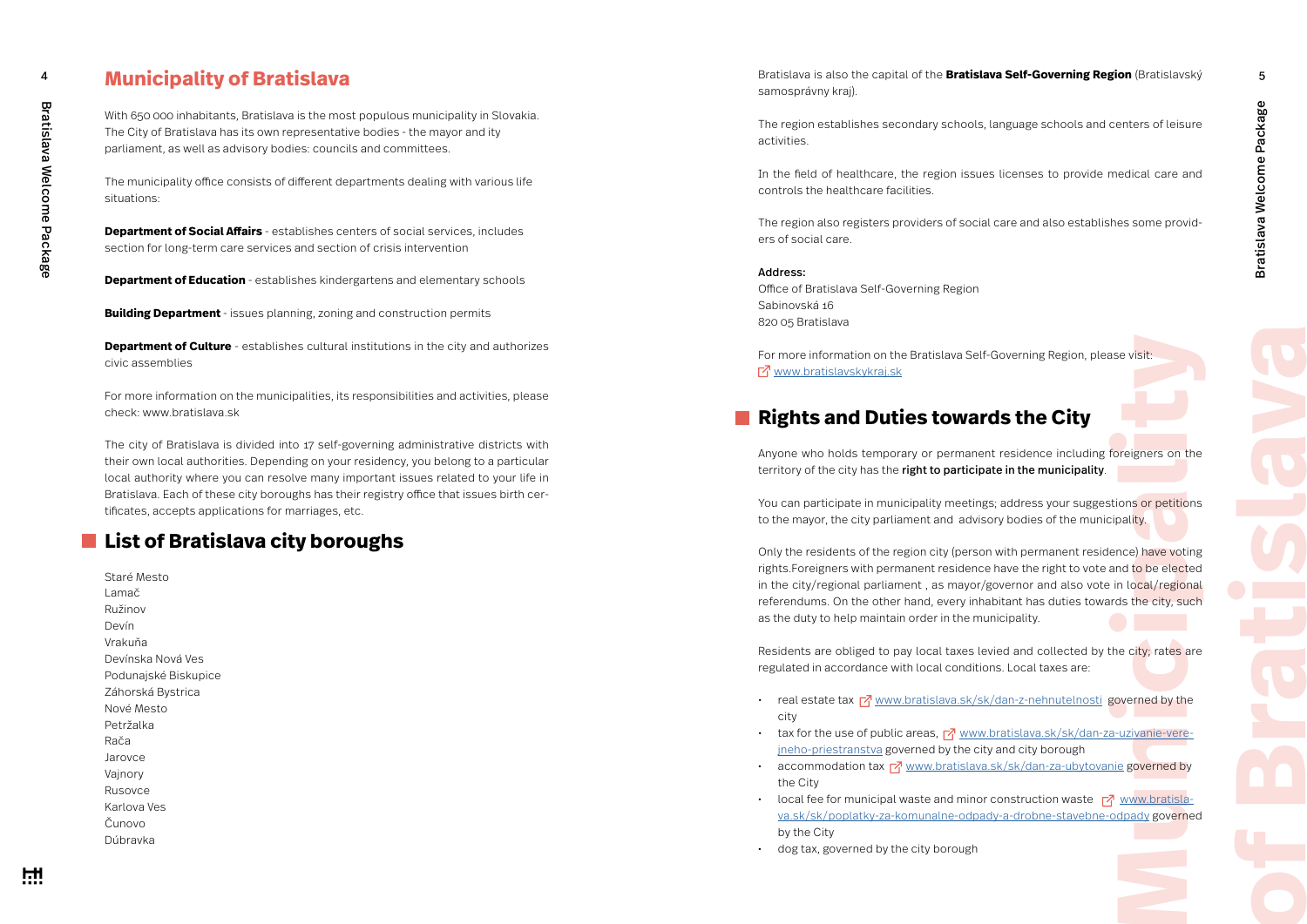Bratislava Welcome Package

Bratislava Welcome Package

6

7

# **Applying for Residence Permits Apply How to Apply**

# **Types of Residence Permits**

There are three types of residence permits for third country nationals:

### Temporary Residence

You may request temporary residence for the following reasons:

- Business
- **Employment**
- **Study**
- Special activities
- Research and development
- Family reunion
- Performing professional duties by civilian units of the armed forces<br>• Person with acknowledged status of a Slovak Living Abroad
- 
- Person with acknowledged long-term residence in another Union Member State

### Permanent Residence

- 
- permanent residence permit for 5 years<br>• permanent residence permit for an unlimited period<br>• long-term residence permit
- 

### Tolerated Residence

- is employed/ self-employed/ will potentially find employment in Slovakia;<br>• is studying in Slovakia: or
- 
- has sufficient financial means for himself as well as for his family members.

Tolerated residence is a specific type of residence which may be granted to a foreign national for a maximum of 180 days, if one of the following conditions applies:

- The foreigner is a minor child found in the territory of Slovakia;
- The foreigner is a victim of human trafficking and is at least 18 years old;
- 
- If it is required due to respect for his/her personal and family life;<br>• The foreigner was illegally employed under particularly exploitative working conditions or to an illegally employed minor person;
- It results from international commitments of the SR.

### Residence permit for EU citizens

EU citizens can stay in Slovakia beyond 3 months if he/ she:

■ [www.portal.minv.sk/wps/wcm/connect/en/site/main/Individuals+-life-situa](https://portal.minv.sk/wps/wcm/connect/en/site/main/Individuals+-life-situations/Foreigners/Booking-system/) [tions/Foreigners/Booking-system/](https://portal.minv.sk/wps/wcm/connect/en/site/main/Individuals+-life-situations/Foreigners/Booking-system/)

For more info, please check the website of the Ministry of Interior:  $\overline{17}$  [www.minv.sk/?agenda-of-foreigners-affairs](http://www.minv.sk/?agenda-of-foreigners-affairs)

An EU citizen is entitled to a permanent residence if he has legally resided in Slovakia for an uninterrupted period of five years.

In specific cases, it is possible to apply for permanent residence even earlier than after five years of uninterrupted residence.

The application procedure, documents required and processing time for each type of residence permit differ from each other, but here is the general application pro cedure:

For your first legal residence permit, application for residence must be submitted in person at the Embassy of the Slovak Republic accredited for the country which issued your passport or for the country of your residence. If you already have legal residence in Slovakia, you may request a residence permit personally at the Foreign Police Department.

The required documents include:

- A filled-in application form
- $\cdot$  2 identical color photos  $(3 \times 3.5 \text{ cm})$
- Administrative fee (as required for the relevant type of residence)
- 
- Valid passport<br>• Documents proving your accommodation in Slovakia
- Documents proving the purpose of your residence<br>• Documents proving financial coverage
- 
- Documents proving clear criminal record

### Foreign Police Department in Bratislava:

Address: Regrútska 4, Bratislava 831 07 Phone: +421 9610 36999 Fax: +421 9610 36959 E-mail: ocppzba@minv.sk

### Working hours:

Mon 7:30 – 14:30 Tue 7:30 – 14:30 Wed 7:30 - 16:30 Thu 7:30 – 14:30 Fri 7:30 – 12:00

To avoid queues at the Foreign Police Department, you can book your appointment online: **Apply Contract Contract Contract Contract Contract Contract Contract Contract Contract Contract Contract Contract Contract Contract Contract Contract Contract Contract Contract Contract Contract Contract Contract Contract**  **Residence Permits**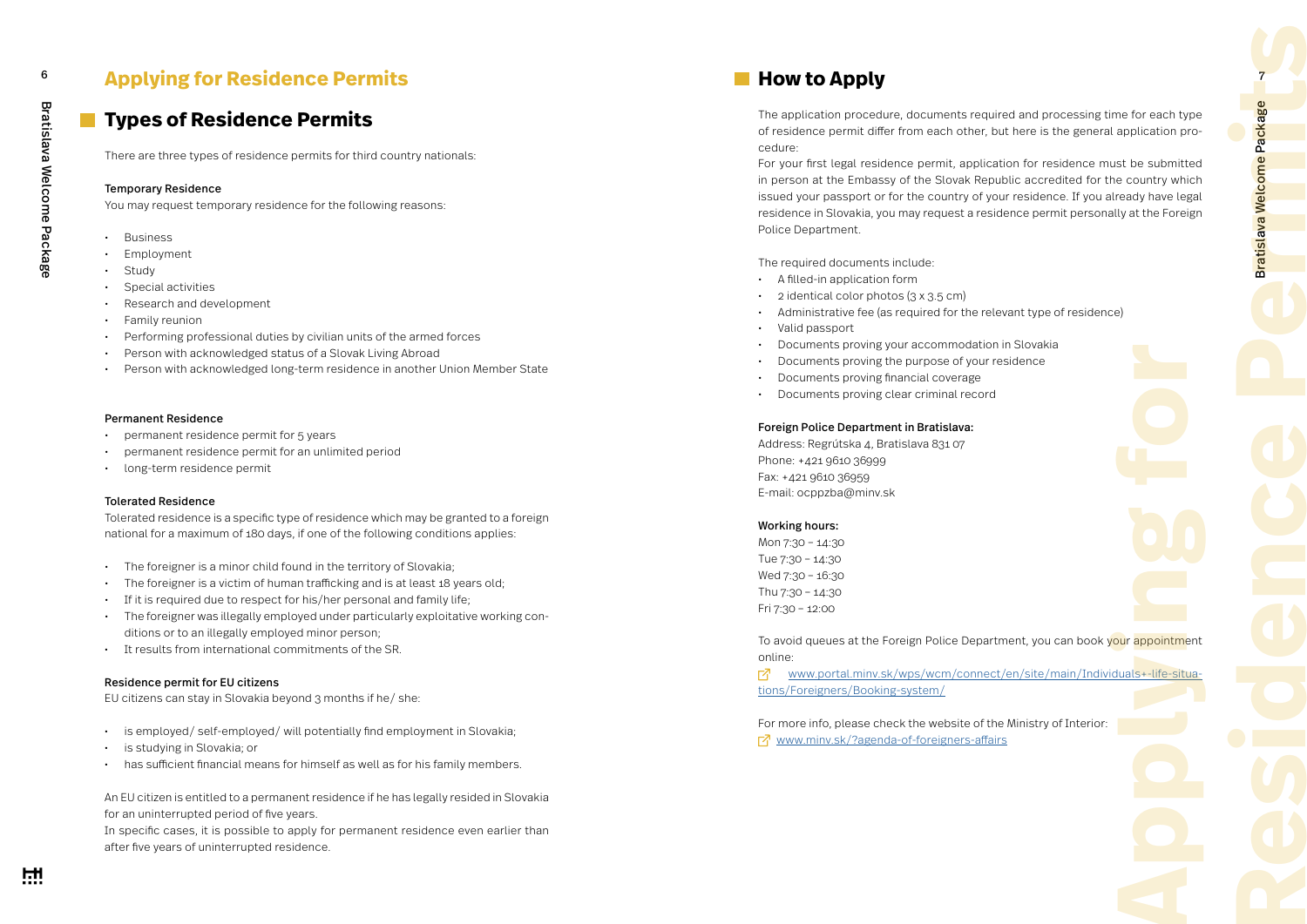There are many banks to choose from in Slovakia, depending on the type of account and services you are looking for. See a list of all the banks operating in Slovakia:  $\overline{17}$  [www.subjekty.nbs.sk/?aa=select\\_categ&bb=4&cc=&qq=](https://subjekty.nbs.sk/?aa=select_categ&bb=4&cc=&qq=)

# **Banks in Slovakia**

### **General conditions for opening a bank account**

An applicant should be above the age of 18, with the exception of student accounts where the age limit is reduced to 15.

# **Documentation required to open a bank account (for individuals)**

Non-residents can open bank accounts in Slovakia so long as you have the necessary documents required by each bank. Basic documents often required by banks include:

- a valid passport or National Identity Card (applicable only for EU residents);
- proof of residence;
- proof of address.

## **Documentation required to open a bank account (for legal entities)**

- Union Health Insurance Company, Inc., (UNION zdravotná poisťovňa, a.s.),  $\overline{7}$  [www.unionzp.sk,](https://www.union.sk/zdravotna-poistovna/) Tel: +421 2 2081 1811
- Health Insurance Company Dôvera, Inc., (DÔVERA zdravotná poisťovňa, a.s.), **7** [www.dovera.sk,](http://www.dovera.sk) Tel.: +421 37 772 22 78
- General Health Insurance Company, Inc., (Všeobecná zdravotná poisťovňa, a.s.), run by the state,  $\sqrt{7}$  [www.vszp.sk](http://www.vszp.sk), Tel: +421 2 2081 7003

Legal entities need to have an extract from the business register and an ID (in the case of companies), or trade license, concession license/application to assign company ID and ID (in the case of self-employment), plus a minimum deposit.

# **Finances**

Each foreigner with residence in Slovakia is obliged to have health insurance; the foreign police can verify this when conducting immigration checks of residence. Health insurance can be through a company in Slovakia or abroad if it covers health care expenses in Slovakia.

Foreigners are obliged to apply to a health insurance company of their own choice within eight days after the start of their participation in public health insurance. If you start employment, this obligation shall be fulfilled by your employer. If your employment is terminated, your employer will also notify the health insurance company. The health insurance company shall issue and deliver an ID card of the policy holder. This card certifies to health care providers that your health care is covered by health insurance. surance; the f<br>sidence. Hea<br>vers health ca<br>byed or self-e<br>deducted fra<br>deducted frace<br>deducted frace<br>deducted frace<br>discursion of the state: class<br>tovňa, a.s.),<br>poistovňa, a.s.),<br>poistovňa, a.s.),<br>poistovňa, a.s.),<br>poistov

In Slovakia there is public and commercial health insurance. Foreigners with permanent residence and foreigners who are employed or self-employed participate in public health insurance. The insurance fee is deducted from their wages or directly paid to the insurance company.

## Public health insurance

# 8 9 **Health care and medical services**

# **Health insurance**

Bratislava Welcome Package Bratislava Welcome Package **medical services**

With public health insurance, the holder is entitled to healthcare and services under the Health Insurance Act.

Public Insurance Providers:

The insurance for public health care of some foreigners is covered by the state: children; disabled and parents on maternity or parental leave; persons granted asylum; foreign students based on international treaty, minors in Slovakia without their legal representative; foreigners in detention or in prison in Slovakia.

## **Public health insurance**

In general, a person is insured in the country in which he/she is employed or self-employed, even if his/her residence or the seat of the employer is in a different country.

European Union Citizens can be insured in one country only. This is either the country where they work, receive a pension or have permanent residency, according to the respective laws.

**Finances**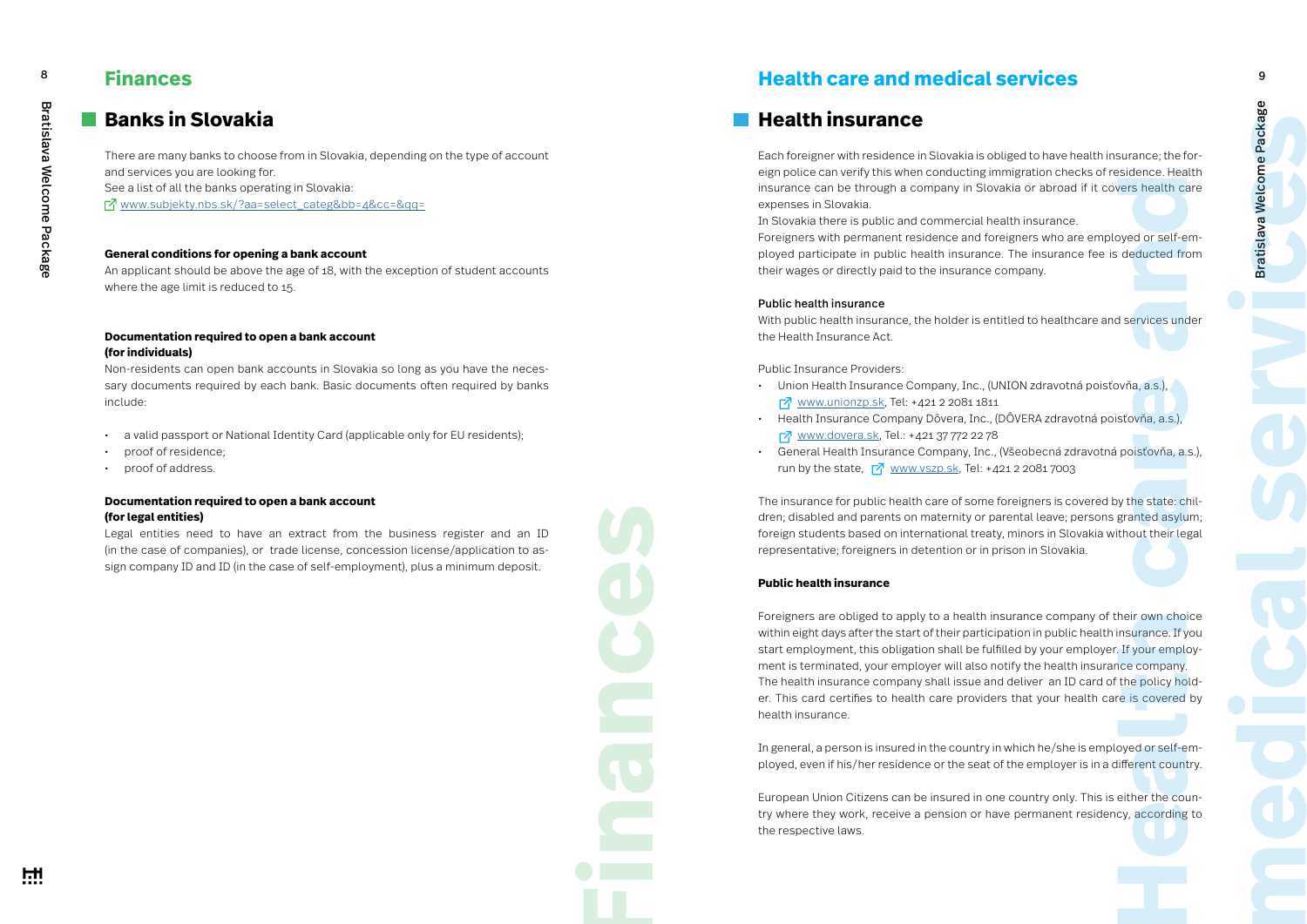Bratislava Welcome Package

Bratislava Welcome Package

### 10 11 **Individual (commercial) health insurance**

Foreigners who cannot participate in public health insurance have to conclude individual health insurance. Policy holder is entitled to health care to the extent specified in the contract with the insurance company.

**UNION** poisťovňa, a.s.,  $\vec{A}$  [www.union.sk/health-insurance-for-foreigners,](http://www.union.sk/health-insurance-for-foreigners) Tel: 0850 111 211, from abroad:+421 2 2081 1811, AXA ASSISTANCE CZ  $\overline{Y}$ <sup>7</sup> [www.axa-assistance.sk/for-foreigners-sk/](http://www.axa-assistance.sk/for-foreigners-sk/) Tel: +421 220 664 228 MAXIMA SLOVENSKO, s.r.o.,  $\nabla_1^T$  [www.pojistovnamaxima.sk/en](http://www.pojistovnamaxima.sk/en) Tel: +421 949 523 254

### **Individual (commercial) Insurance:**

Within 30 days from collecting the residence document, a foreigner is obliged to submit a certificate that he/she has not been suffering from a contagious disease that endangers public health to the foreign police .

The certificate can be issued by:

- Poliklinika cudzokrajných chorôb, ZAMA s. r. o., Americké námestie 3, 811 08 Bratislava,
- Inštitút očkovania a cestovnej medicíny s. r. o., Teslova 33, 821 02 Bratislava,
- Medicínske zariadenie Mlynská Dolina s. r. o., Staré Grunty 56, 841 04 Bratislava,
- Travel Health Clinic s. r. o., Tehelná 3120/26, 831 03 Bratislava

# **Health care**

### **Bratislava Hospitals**

r<sup>7</sup> [www.e-vuc.sk/bsk/zdravotnictvo/ambulantna-pohotovostna-sluzba-v-bsk.htm](http://www.e-vuc.sk/bsk/zdravotnictvo/ambulantna-pohotovostna-sluzba-v-bsk.html?page_id=127099&iframe=1)[l?page\\_id=127099&iframe=1](http://www.e-vuc.sk/bsk/zdravotnictvo/ambulantna-pohotovostna-sluzba-v-bsk.html?page_id=127099&iframe=1)

- 24/7 Service
- English speaking operators available
- All emergency calls are free
- Don't worry if your phone is without a SIM card, they can still track your location

Kramáre - Ľ. Dérera, Limbová 5, 02/59541 111 Ružinov - Ružinovská 6, 02/4823411 Staré mesto –Mickiewiczova 13, 02/57290 111 Petržalka - Sv. Cyrila a Metoda, Antolská 11, 02/68671 111 National Institute of Children's diseases, Limbová 1, tel. 02/59371111 The National Oncological Institute -Klenová 1, 02/59378 111 The National Institute of Cardiovascular Diseases, Pod krásnou hôrkou 1, Kramáre, tel. 02/59320111

St. Michael's Hospital, Cesta na Červený most 1, tel. 02/59351216

### **List of Doctors and Clinics:**

**7** [www.zzz.sk/zariadenia/slovensko/ordinacia](http://www.zzz.sk/zariadenia/slovensko/ordinacia)

Some doctors/facilities speak foreign languages (e.g. English). We recommend checking the websites of providers to see which languages they can speak. The Bratislava self-governing region handles complaints about private healthcare facilities. If a provider refuses to provide health care services, complaints can be sent to : iveta.chrenkova@region-bsk.sk

### **EMERGENCY HEALTH CARE**

In the event of a sudden worsening of your health outside of working hours of regular providers, you can visit a center of emergency health care providing services during weekends and holidays:

### FOR EMERGENCIES DIAL 112

## **COMPLAINT, MISTREATMENT OR LAW VIOLATIONS**

Patients who are dissatisfied with medical treatment can submit a complaint to the Health Care Surveillance Authority. Forms can be found at http://www.udzs-sk.sk/ web/en/welcome-to-the-autority-web-site.

Those dissatisfied with the behavior of medical employees should report to the management of the medical facility, the respective chambers, the regional authorities or the Ministry of Health.

### **Children's health care**

It is recommended to look for a doctor for your children even before they are born. Doctors start caring for babies 48 hours after they leave the maternity ward of hospitals.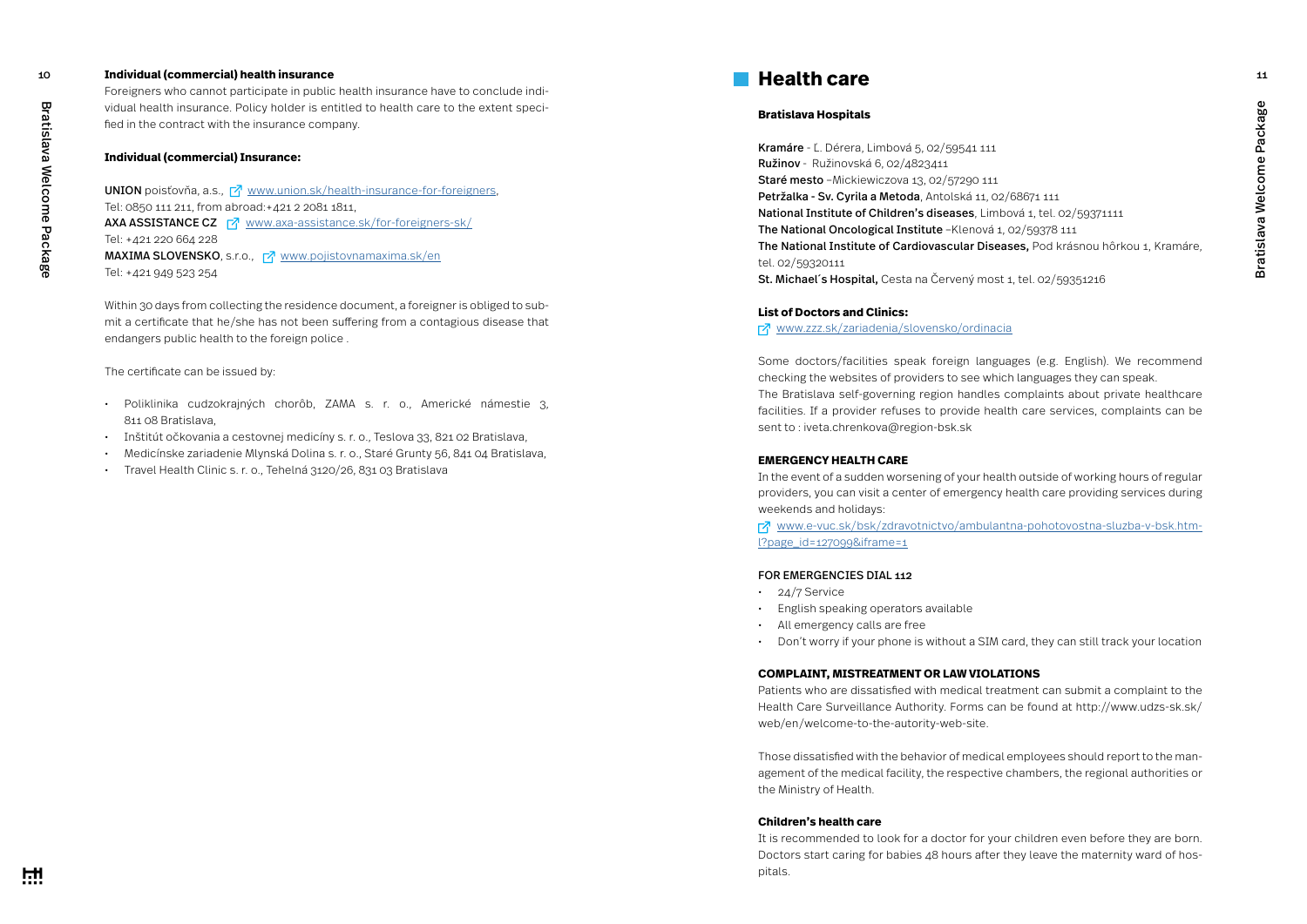

12 13 During a child's first year, they undergo 9 check-ups and the 10th after they are 1.5 years old. Children should then visit the pediatrician once every two years until they are 18.

Vaccination in Slovakia is mandatory. Currently, children have to be vaccinated against 10 diseases:

- Diphtheria
- Tetanus
- pertussis/ whooping cough
- polio
- hepatitis B
- measles
- invasive haemophilus influenza infections
- invasive pneumococcal diseases
- mumps
- rubella

Parents who refuse to vaccinate their children can be fined up to  $\epsilon_{331}$ .

### **Dental care**

Dental care can be reimbursed by the public health insurance only if the treatments have been used with standard materials.

If you are interested in dental health care using above-standard materials, you will pay the price difference between standard and above-standard materials. Every publicly insured person has the right to a preventive dental check once a year.

As of 2021, pre-primary education is compulsory for 5 year-old-children. 6 year-oldchildren are obliged to attend primary schools, preferably according to the place of residence.

Kindergardens in Bratislava are established by the city boroughs. To find the list of kindergardens in your city borough, please check the City borough's website (page 4 of this Brochure).

You can apply for your child during the whole school year.

# **Primary education**

There is a 10 year compulsory school attendance for children from the ages of 6 to 16 in Slovakia.

You can find many primary schools established by the city borough, primary schools established by churches and primary schools in Bratislava. To find the list of primary schools in your City Borough, please check the city borough's website (page 4 of this Brochure). Enrollment into primary schools takes place between 1st and 30th April. The city boroughs in Bratislava announce places and dates of enrollments on their websites.

However, if your child comes to Slovakia during the school year, you must register them upon their arrival. You have to enroll your child to a primary school if he/she will reach the age of 6 by the 31st August of the ongoing year. You are obliged to bring your ID, your child's birth certificate, disability certificate (if your child is disabled) to the enrollment process. The application form can be found on each school's website or directly at the enrollment.

At the enrollment procedure, children are evaluated by teachers for basic knowledge, ability to concentrate, and problem solve.

# **Secondary education**

Secondary and vocational schools belong to the competency of the Bratislava regional government. Students can choose between general secondary education at gymnasiums- academic oriented schools - and specialized secondary education at schools with enhanced coverage of certain subjects and trades; some finish with a high school diploma and some do not

Please, find information on secondary education in the Bratislava region at <https://bratislavskykraj.sk/>

The deadline for submitting applications to secondary schools is February or , de-

# **Education**

# **Pre-school education**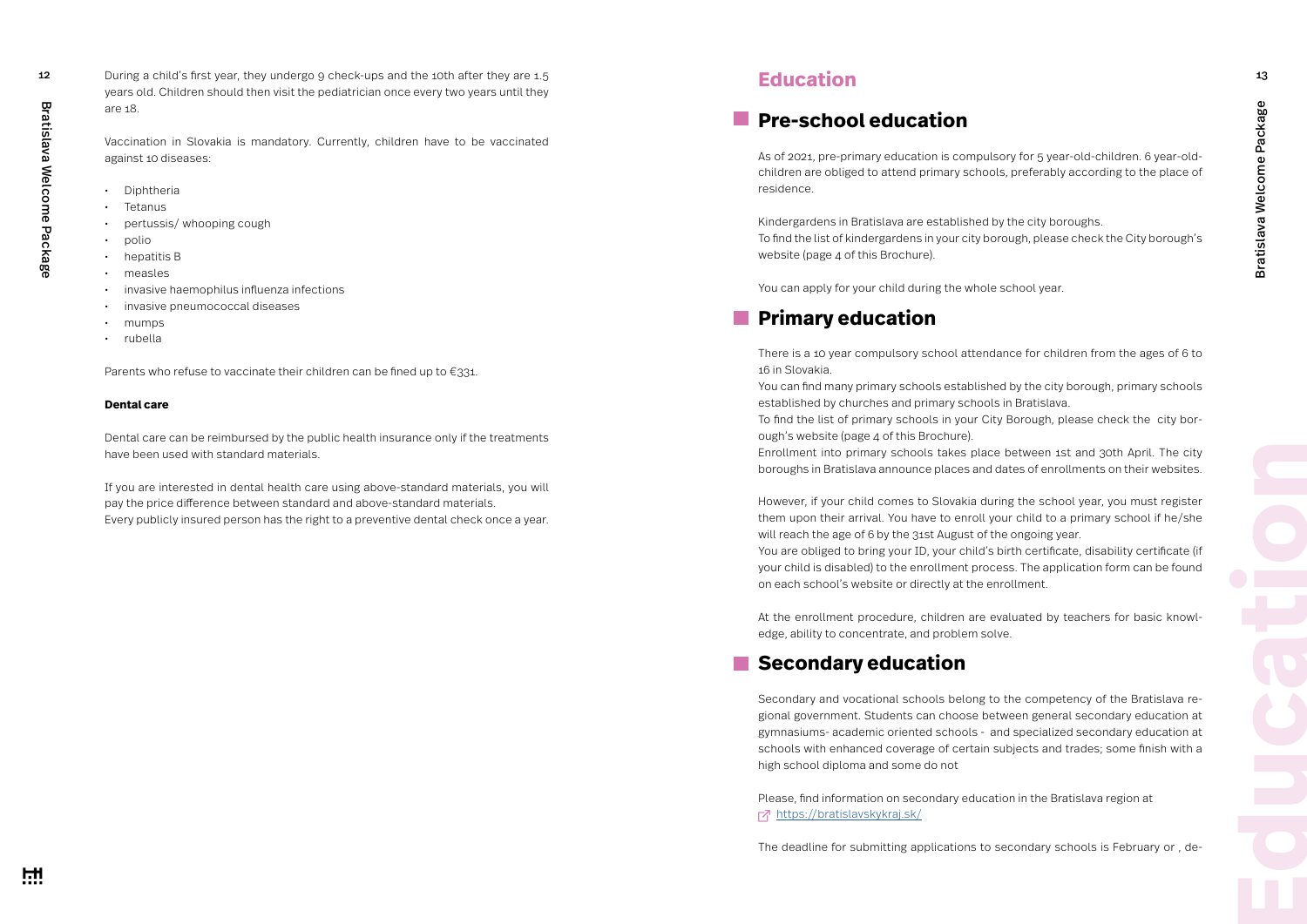Bratislava Welcome Package Bratislava Welcome Package

For more information on secondary schools in the Bratislava region and on applications and deadlines, please check the information Brochure "Stredná pre mňa" :  $\overline{A}$  [www.strednapremna.sk/wp-content/uploads/2019/06/A5\\_SPM.pdf](http://www.strednapremna.sk/wp-content/uploads/2019/06/A5_SPM.pdf)

14 15 • Academy of Police Force: [www.akademiapz.sk/en](http://www.akademiapz.sk/en ) pending on the type of school. Only a student with completed primary education can be admitted to a secondary school.

- Find the list of centers of leisure here:
- $\mathbb{Z}$  [www.bratislava.sk/sk/filter/centra-volneho-casu](http://www.bratislava.sk/sk/filter/centra-volneho-casu)

# **Elementary Schools of Art and Centers of Leisure**

The city of Bratislava has established 12 elementary schools of art, with possibilities to learn how to play a musical instrument, paint or dance. Find the list of schools of art here:

Www.bratislava.sk/sk/filter/zakladne-umelecke-skoly

Apart from that, there are 5 Centers of Leisure in Bratislava, offering many leisure and sport activities.

# **Universities and colleges**

Institutions of higher education are divided into universities and colleges, depending on the nature of the program and the amount of work involved. Universities and colleges are divided into public, state, private and international institutions.

### **Admission requirements**

Check out the link below to find a list of language schools and centres: アイ [www.welcometobratislava.eu/language-schools-in-bratislava/](https://bratislava.sk/sk/nove-mesto?page_id=272197)

Admission requirements for international students are generally the same as for Slovak nationals. However, international students may be required to attend preparatory courses, such as Slovak language courses, if they fail to meet the admission requirements for the particular institution. Respective universities may also organise courses of Slovak language.

### **Tuition fees**

For Slovak and international students, studies in the Slovak language at state and public universities are free of charge. However, according to the law on universities, students have to pay for studies held in languages other than Slovak. The price lists are published on the websites of universities.

### Universities and colleges in Bratislava:

- Slovak Technical University:  $\mathbb{Z}$  [www.stuba.sk/english.html?page\\_id=132](http://www.stuba.sk/english.html?page_id=132)
- Economic University:  $\mathbb{Z}_{\text{www.eubaื.}sk/en}$
- Comenius University:  $\mathbb{Z}$  [www.uniba.sk/en](http://www.uniba.sk/en/)
- Academy of Performing Arts:  $\mathbb{Z}$  [www.vsmu.sk/en](http://www.vsmu.sk/en/ )
- Slovak Medical University: **4** [www.eng.szu.sk](http://www.eng.szu.sk/)
- College of Health Care and Social Work:  $\mathbb{Z}$  [www.vssvalzbety.sk](http://www.vssvalzbety.sk)
- 
- Paneuropean College: 7 [www.paneurouni.com/en/home/](http://www.paneurouni.com/en/home/)

# **E** Slovak Language Acquisition Institutions

Learning Slovak is essential to fully integrate yourself into the local culture and lifestyle. There are a lot of private language schools and training centers with a variety of courses.

The IOM MIC also offers free online Slovak courses; find out more here: アイ [www.mic.iom.sk/en/social-issues/education/498-learn-slovak-lan](https://www.mic.iom.sk/en/social-issues/education/498-learn-slovak-language-for-free.html)[guage-for-free.html](https://www.mic.iom.sk/en/social-issues/education/498-learn-slovak-language-for-free.html)

# **Recognition of Foreign Diplomas**

A completed application form for recognition of education must be submitted to the Department of Education of the District Office together with the following documents:

- copy of the identification document
- certified copy of the certificate or diploma
- transcript of completed courses and completed exams
- in a case of vocational secondary education, a confirmation issued by the secondary school about the scope of practical education

The application form is available here:

r<sup>7</sup> [www.minedu.sk/academic-recognition-of-diplomas/](https://www.minedu.sk/academic-recognition-of-diplomas/)

The original educational documents must be authenticated (apostilled or superlegalised) by a competent body of the state in question and its certified copy must be translated into Slovak.

The Department of Education of the District Office considers the application within 30 days after its receipt.

# **The Department of Education of the District Office of Bratislava address: Tomášikova 46, 823 05 Bratislava**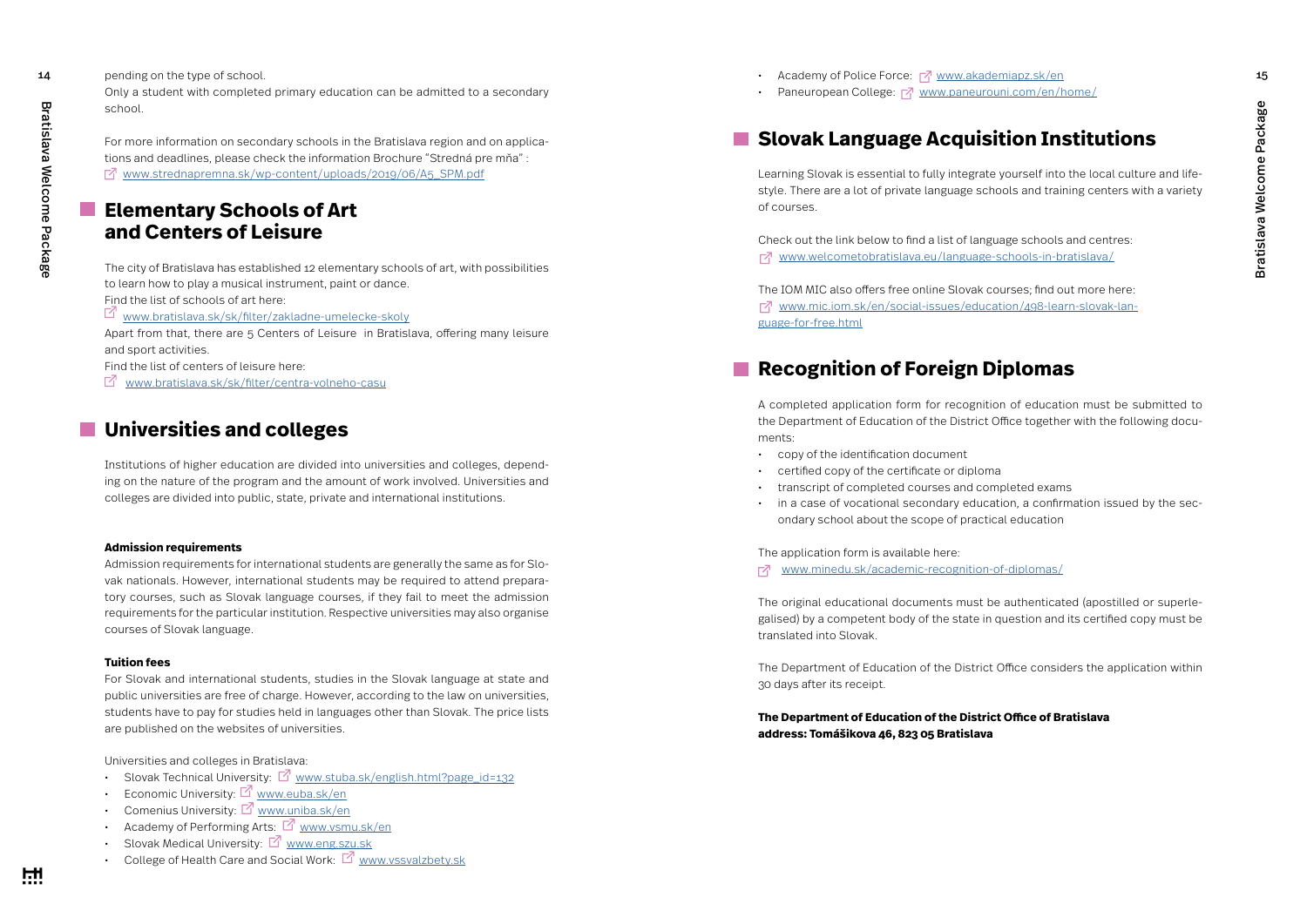# **Work regulations**

### **For non-EU Citizens**

An employer may only employ a third-country national who:

- is a holder of the EU Blue Card,
- has been granted temporary residence for employment purposes upon a confirmation of the possibility of filling a vacancy,
- has been granted a work permit and a temporary residence for employment purposes,
- has been granted a work permit and a temporary residence for the purpose of family reunion,
- has been granted a work permit and temporary residence of a third-country national, who has a status of a long-term resident in a Member State of the European Union, unless stipulated otherwise by a special regulation, or
- does not require confirmation of the possibility of filling a vacancy that corresponds to a highly qualified employment, confirmation of the possibility of filling a vacancy or a work permit.

The employer is obliged to notify the local Office of Labour, Social Affairs and Family within 7 working days from the start/end of the employment of a foreigner by submitting an "Information Card".

In some cases, you may be employed without a work permit, confirmation on the possibility to fill in a vacancy, or confirmation on the possibility to fill in a vacancy which corresponds to a highly qualified employment.

Temporary residence for the purpose of employment (single permit) A third-country national who intends to be employed in the Slovak Republic must submit an application for a single permit at the Police Department.

 $16$  17 To see if your case qualifies, please check:  $\frac{17}{17}$  www.mic.iom.sk/en/work/who-does-  $17$ [not-need-a-work-permit-or-confirmation.html](https://www.mic.iom.sk/en/work/who-does-not-need-a-work-permit-or-confirmation.html)

> If you want to find a job in Slovakia, one way of doing so is to have a look at internet pages like profesia.sk, eures.sk, careerjet.sk, topjobs.sk, trhprace.sk, and ponuky.sk. If you wish to increase your qualification or even change the course of your career, you can enroll yourself in a retraining course. Find out more about Jaspis Agency:  $\overline{A}$  www.[jaspis.sk,](https://jaspis.sk/) Ján Škoda Retraining Center:  $\overline{Y}$  [www.e-maser.sk](http://www.e-maser.sk/), Salón Médea:  $\overline{Y}$  [www.salonmedea.sk,](http://www.salonmedea.sk) or Education Agency AMOS-K: Mww.amosk.sk. To find if you are being paid fairly by your employer, please visit  $\lceil \frac{7}{2} \rceil$  [www.platy.sk/en](http://www.platy.sk/en)

A single permit authorizes a third-country national to reside in the territory of the Slovak Republic for the purpose of employment. When issuing a single permit, the Foreign Police Department requests a confirmation of the possibility of filling a vacancy from the relevant Labor Office.

Conditions for issuing the confirmation of the possibility of filling a vacancy containing consent or opposition to it are defined by the Act on Employment Services.

If the job is on the shortage occupations list, the competent Labour Office will issue a confirmation of the possibility of filling a vacancy without taking into account the situation on the labour market and it is not necessary to report the vacancy. The shortage occupations list can be found on the website the Office of Labour, Social Affairs and Family.

> Contact them for business counselling:  $\nabla$  [www.sbagency.sk](http://www.sbagency.sk) To register your company on the Commercial Register, you must submit the application at the competent Register Court or Trade Licensing Office.

### **For EU Citizens**

If you are an EU Citizen, you do not need a work permit to work in Slovakia.

# **Job-seeking**

# **Starting a business**

If you intend to do business in Slovakia, it is essential to be granted a residence which allows you to conduct business. If you hold a temporary residence for the purpose of studies or a temporary residence for the purpose of family reunion, you are allowed to do business.

You are allowed to do business in Slovakia without being granted a temporary residence for the purpose of business as well in the case that you acquired a temporary residence as a third country national with acknowledged status of a Slovak Living Abroad or a temporary residence as a third country national with acknowledged long-term residence in another European Union Member State.

If you do not hold any residence in Slovakia, you should apply for a temporary residence for the purpose of business after obtaining a trade License.Find the right support you need from the following organizations that support startups, entrepreneurs and small businesses in Slovakia:

### **1. Slovak Business Agency**

micro-loans:  $\nabla$  [www.sbagency.sk](http://www.sbagency.sk)

The Slovak Business Agency is one of the most crucial and oldest non-profit organizations for the support of small and medium-sized enterprises on a local, national or regional level. It aims to increase the survival and employment rate of enterprises and lift the level of competition. Contact them for services related to financial counselling, business incubators &

### **2. Crowdberry**

# **Employment**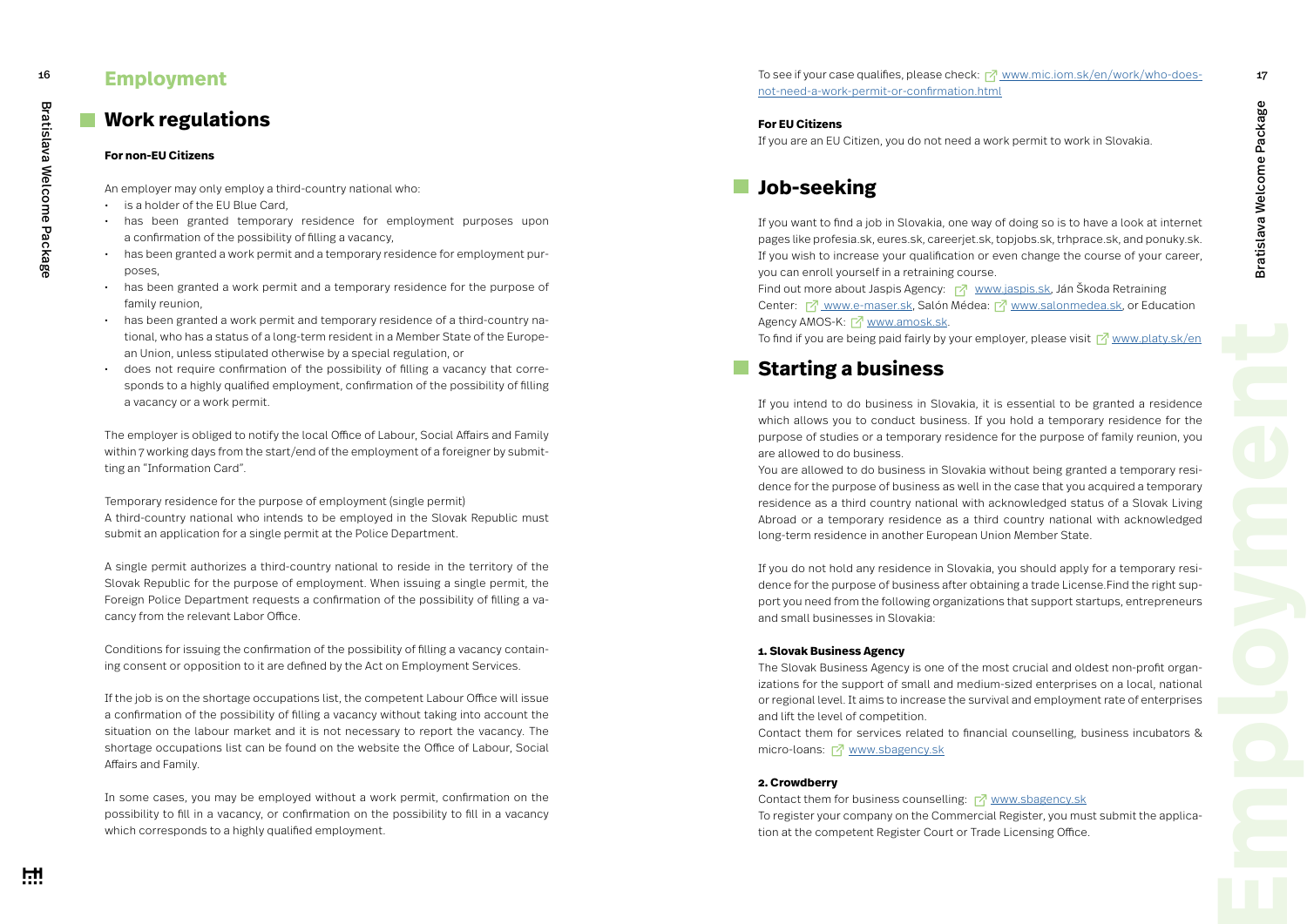# **Public transport**

The Bratislava public integrated transportation system is called IDS BK, and consists of tram lines, trolleybus lines and bus lines, which is divided into two zones. The first zone lines are the usual choice for tourists, since they cover downtown and most of the city. The second zone lines consist of the Bratislava surroundings.

Find more information about fares & tickets: [www.imhd.sk/ba/doc/en/17874/Ticket-Price-List](http://www.imhd.sk/ba/doc/en/17874/Ticket-Price-List)

## **Tickets**

All types of tickets are valid for a single journey of the selected time duration if you travel in Bratislava surrounding areas.

# Ticket inspectors carry out random checks around the clock. Make sure you:

1. Learn how to purchase tickets.

2. Mark your ticket in the marking machine IMMEDIATELY upon entry into the bus, tram or trolleybus.

3. Purchase the 60 minute transfer ticket for any journey with scheduled duration over 15 minutes (the scheduled duration is posted at the bus and tram stop for each line); only purchase the 15 minute ticket if you are absolutely positive that the jour ney is under 15 minutes.

# **Parking Policy in Bratislava**

In Bratislava, there are zones with a restricted parking policy. You can find more information on parking regulations on the websites of each city borough (see page 4 of this Brochure).

The city borough should provide you with information on regulated parking zones, parking fares, registration of parking "residency card" etc.

# **OTHER INFORMATION**

## Regional travel

Travel opportunities within Slovakia and the region of Bratislava are endless. Information on routes and timetables of regional coach and train connections can be found at:

r<sub>7</sub> <https://cp.hnonline.sk/vlakbusmhd/spojenie/>

# **F** Getting married

Marriage between a Slovak citizen and a foreigner, or between two foreigners, is pos sible in Slovakia, so long as all necessary documents are provided. Foreigners who enter into marriage with Slovak citizens can be granted permanent residence for the purpose of family reunification.

# 18 19 **Transportation Family Life**

Documents required from foreigners, whether you are marrying a Slovak citizen or a foreigner, includes:

• Proof of legal capacity to enter into a marriage - issued by the foreigner's home

- Birth certificate
- country
- Proof of legal stay in Slovakia
- Proof of citizenship (i.e. a valid passport)
- Proof of marital status
- Death certificate of a deceased spouse if the foreigner is widowed
- Divorce decree if the foreigner is divorced
- Proof of identity (i.e. ID or passport)
- 1. Documents submitted by a foreigner must be translated by an official translator; must include a round seal.
- 2. An interpreter must be hired to interpret the whole marriage ceremony into the foreigner´s language if one/both spouses do not speak Slovak.
- 3. Proof of marital status must not be older than 6 months.

the translated documents must then be signed by the certified translator and

You may choose between a civil marriage ceremony at the Registry Office or a reli gious wedding ceremony in a church. For a civil marriage, the wedding vows are given to each other in front of the mayor or a councilor in the presence of a registry officer. It should take place at the respon sible Registry Office, according to the place of permanent residence of one of the spouses, unless otherwise approved by the locally competent Registry Office. For a religious wedding, wedding vows must be read by the couple to each other in the presence of a priest of the registered church. The religious body will then send the marriage certificate to the locally competent Registry Office within 3 days follow ing the wedding.

# **Administrative fees**

• Marriage where neither of the spouses has permanent residence in the Slovak

- Marriage between a Slovak citizens and a foreigner: 66 EUR
- Marriage between foreign nationals: 165.50 EUR
- Republic: 199 EUR
- Permission to conclude a marriage at a place other than a competent registry office: 33 EUR

**Family Life**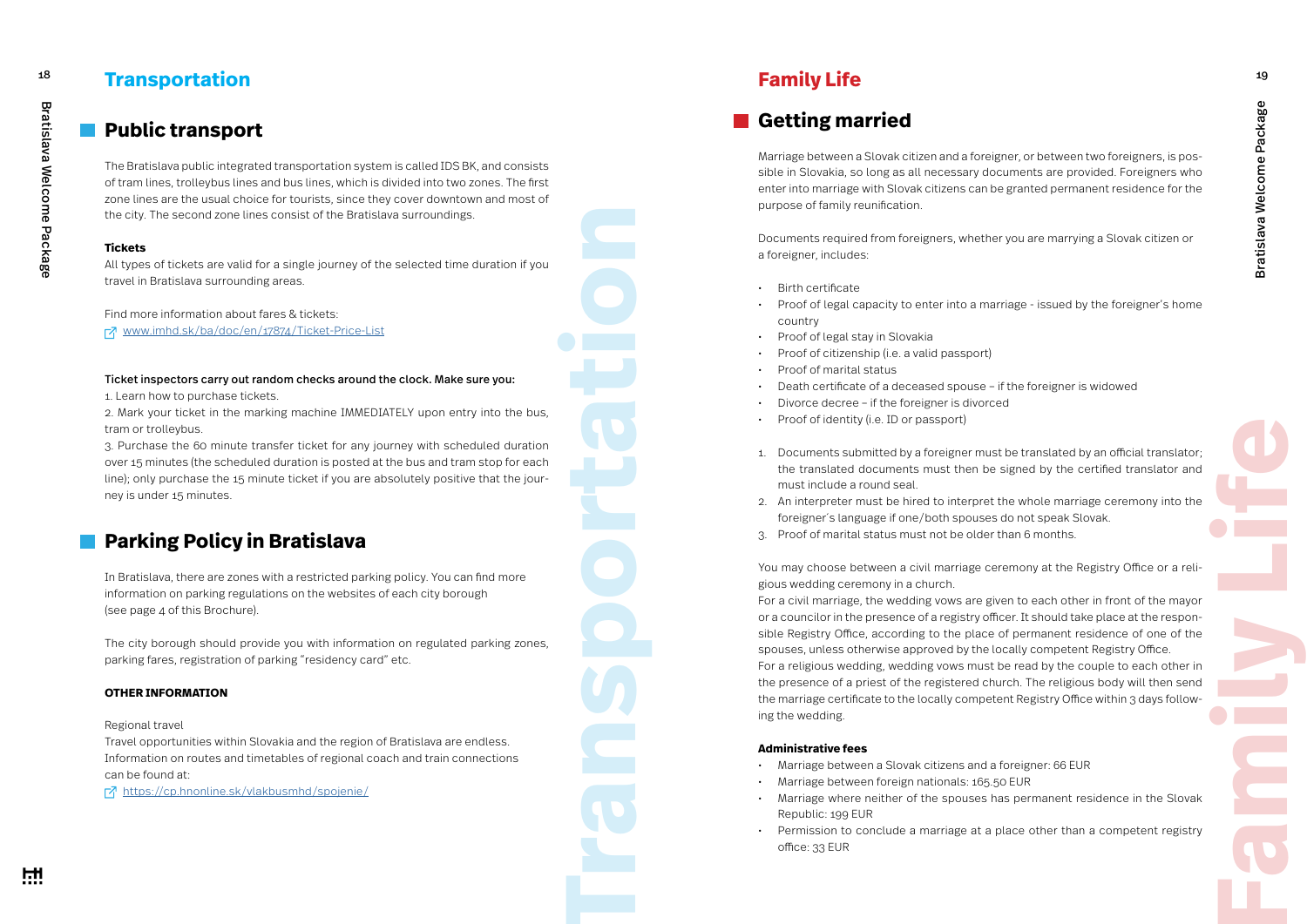- 20 Authentication of the documents issued by eligible foreign authorities for use in **Conserversity of the set of the set of the set of the set of the set of the set of the set of the set of the set of the set of the set** the Slovak Republic: 20 EUR
	- Authentication of the documents issued by the Slovak authorities for use in a foreign country: 20 EUR

920 • Authentication of the documents issued by eligible foreign authorities for use in<br>
the Slovak Republic: 20 EUR<br>
• Authentication of the documents issued by the Slovak authorities for use in a<br>
foreign country: 20 E Each city borough has its own registry office – to see the address, office hours and contact of registry offices in Bratislava, please check the website of your city bor ough (page 4 of this Brochure).

# **Getting divorced**

In the Slovak Republic, marriage can be dissolved only by a court.

A marriage can be dissolved by a court if the relationship between the spouses is seriously damaged and has permanently broken down, so that the marriage can no longer serve its purpose and the spouses cannot be expected to resume marital cohabitation.

- a valid travel document of your child/ your valid travel document in which your child is recorded
- the newborn's birth certificate
- $\cdot$  two color photos  $(3 \times 3.5 \text{ cm})$
- document on provision of the child's accommodation
- document on financial coverage of the child's residence
- administrative fee of  $\epsilon$ 4.50 for issuing an ID

The court establishes the causes of the serious breakdown of the relationship be tween the spouses and takes them into account in its decision on the divorce. The court always takes the interests of minor children into account in its divorce deci sion.

If you reside in Bratislava, you should file for divorce in one of five district courts in Bratislava – depending on your residence address in Bratislava. If your minor children have residence in another district, your divorce will be handled in the district of your children's residence.

# **Child birth as a foreigner**

You must apply for a residence permit from the Foreign Police Department for your child within 90 days from his/her birth. The type of residence permit granted would depend on the type of residence permit that you have.

For more info, please visit:  $\nabla$  [www.socpoist.sk/?lang=en](http://www.socpoist.sk/?lang=en) email: info.english@socpoist.sk

Together with the application you must submit:

A child gains citizenship of the Slovak Republic automatically if at least one of the parents is a citizen of the Slovak Republic.

In Slovakia, the social security system consists of three pillars: social insurance, state social support and social aid.

# **Social insurance**

Social insurance serves to protect people in various situations (such as motherhood or the temporary inability to work due to illness). The obligation to contribute to so cial insurance is a legal obligation.

Only those who have contributed to the social insurance scheme are entitled to ben efit from the scheme. The Social Insurance Company is the responsible one for so cial insurance in Slovakia.

Employed and self-employed foreigners are obliged to pay social insurance in the same way as citizens of Slovakia.

Employees are registered under the social insurance company by the employer, who pays the insurance from the employee's wage. While employees are registered in the Social Insurance Company by their employ ers, self-employed persons have to register themselves.

### **State social support**

State social support is a scheme of social aid supporting mainly families with chil dren. The Office of Labour, Social Affairs and Family provides parental allowance, child care allowance, childbirth allowance, funeral allowance etc. The Social Insur ance Company provides a Christmas allowance for retired persons and the Tax Of fice provides a tax bonus for parents.

For more info, please check:

- r<sup>7</sup> [www.employment.gov.sk/en/family-social-assistance/](http://www.employment.gov.sk/en/family-social-assistance/)
- $\overline{7}$  [www.socpoist.sk/old-age-pension-/51389s](http://www.socpoist.sk/old-age-pension-/51389s)
- $\nabla$  [www.financnasprava.sk/en/homepage](http://www.financnasprava.sk/en/homepage)

# **Social aid**

Social aid is a scheme of help for the most vulnerable persons, such as pensioners, families with children, persons with disabilities or persons facing crisis life situations (domestic violence, loss of accommodation etc.).

Social aid is provided in cash benefits (by the Offices of Labor, Social Affairs and Fam ily) or in social services (by different providers, including municipalities).

Foreigners are also entitled to social aid, however, be aware of your residence obli gations (financial self-sufficiency or accommodation) to avoid possible cancellation of your residence in Slovakia. There are three systems of help with social aid: mate -

# **Social Affairs**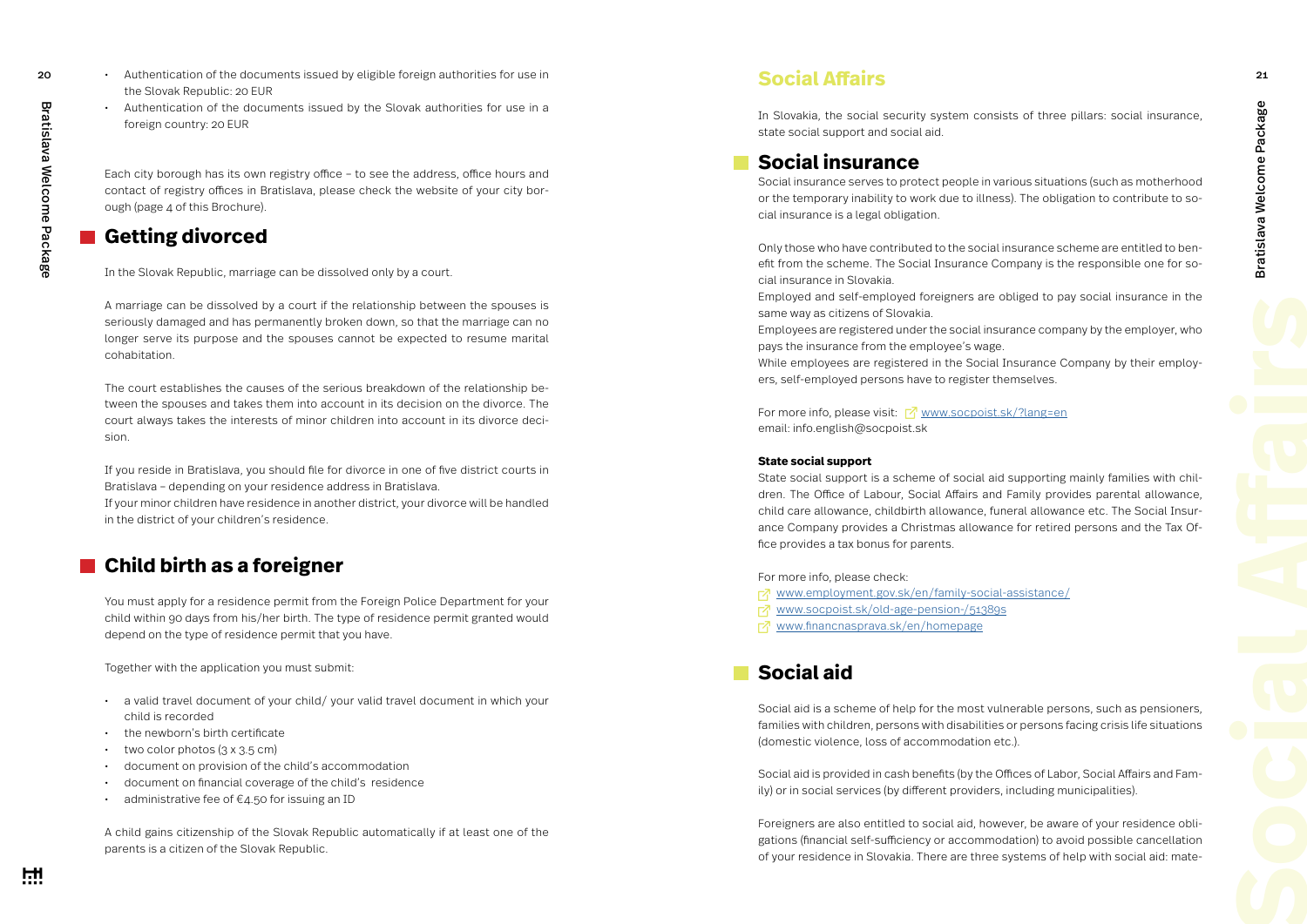# **Material need**

Material need is a situation where the income of household members does not reach subsistence level.

 $\overline{17}$  [www.employment.gov.sk/en/family-social-assistance/material-need-assis](https://www.employment.gov.sk/en/family-social-assistance/material-need-assistance/)[tance](https://www.employment.gov.sk/en/family-social-assistance/material-need-assistance/)

If this is your case, you can apply for help in material need at the Office of Labor, Social Affairs and Family.

Applying for aid in material need can lead to cancellation of your residence in Slovakia. More info:

### **Compensation of severe disability**

The Office of Labor, Social Affairs and Family helps persons with severe disabilities by providing them with monetary and non-monetary allowances. Only a few types of residence are able to benefit from this help. For more info:  $\sqrt{7}$  [www.employment.gov.sk/en/family-social-assistance/se](https://www.employment.gov.sk/en/family-social-assistance/severe-disability/)[vere-disability/](https://www.employment.gov.sk/en/family-social-assistance/severe-disability/)

You can find more information on social services provided by the city of Bratislava here:  $\nabla$  [www.bratislava.sk/sk/socialne-sluzby-a-pomoc](http://www.bratislava.sk/sk/socialne-sluzby-a-pomoc)

### **Social services**

In case of an adverse social situation (retirement age, severe disability, placing child in a nursery home) or a crisis situation (domestic violence, loss of accommodation, drug addiction, social exclusion etc.) you can benefit from a wide range of social services.

For children and parents in crisis situations, there is a possibility of staying in the center for children and families REPULS. For more information, please visit  $\nabla$ <sup>1</sup> [www.krizovecentrumba.sk.](http://www.krizovecentrumba.sk)

# 22 23 Useful contact in case of some family problems, problems with behaviour of children, family crisis etc.: Bratislava Welcome Package Bratislava Welcome Package The Social Department of the Municipal office in Bratislava The Office of Labour, Social Affairs and Family, Social and legal protection of children in Bratislava The Commissioner for children: +421 (0) 950 439 342 National line for reporting neglect of child care: 0800 191 222 Non-stop child helpline: 116 111 Non-stop line for women experiencing domestic violence: 0800 212 212

Social services are provided by municipalities (cities or regions) or by other institutions or non-profit organizations.

# **Social Assistance in Bratislava**

The city of Bratislava provides, via its offices and organizations, social counselling and assistance.

The city also cooperates with charity organizations and medical facilities.

The city of Bratislava provides social services mainly to seniors, victims of domestic violence and to other socially disadvantaged persons.

Various social services are also provided by city borough and you can find them on their websites.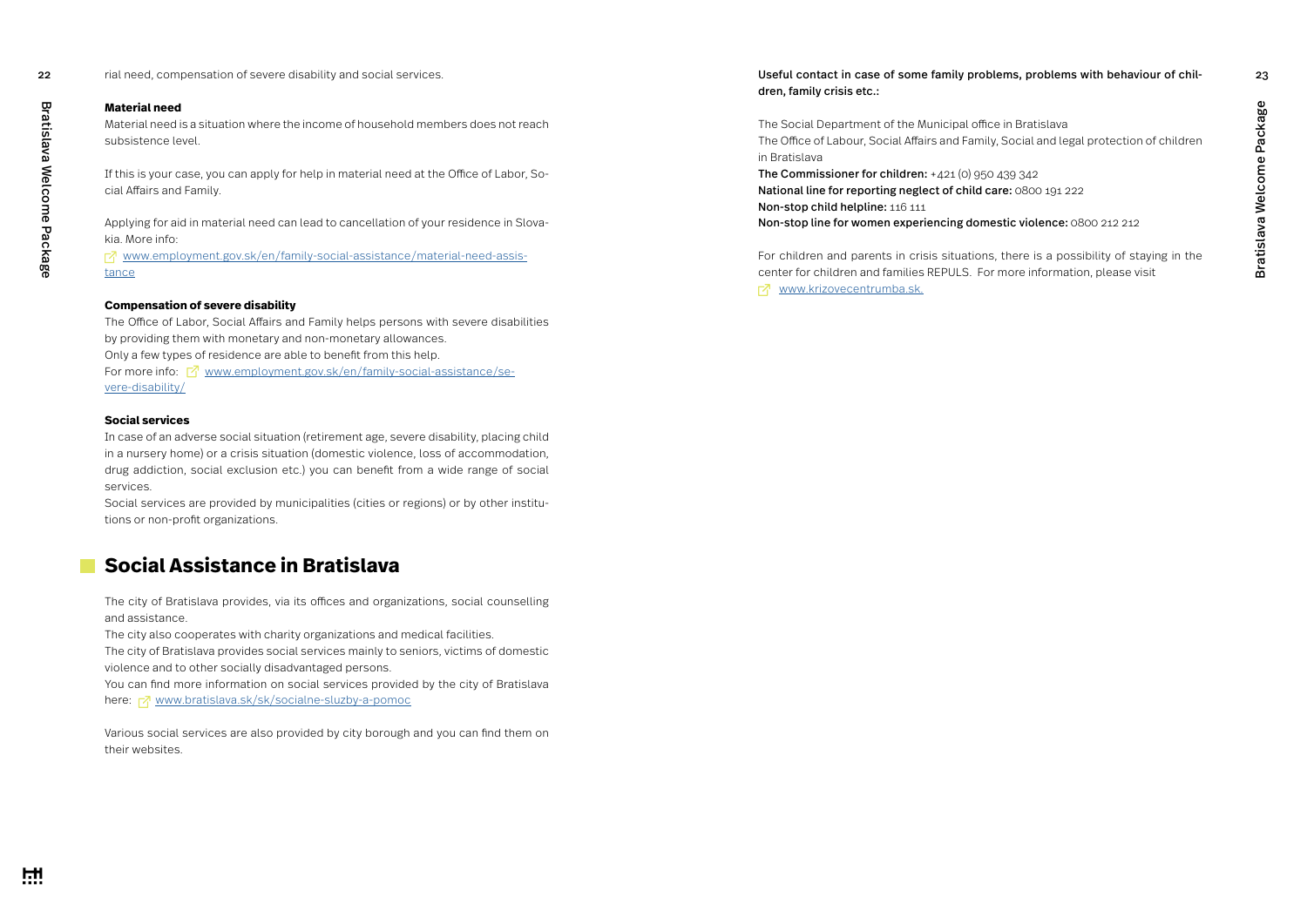Bratislava Welcome Package

Bratislava Welcome Package

You are obliged to report your address of residence to the Foreign Police within 3 working days of the date of entry to the territory of Slovakia (3rd country nationals) or within 10 working days of the date of entry to the territory of Slovakia (EU citizens and their family members). The same rule applies if you change your address during your stay in Slovakia. You can arrange your accommodation in a facility (hostel, hotel, guest house) or you<br>can have private accommodation.<br>You are obliged to report your address of residence to the Foreign Police within<br>3 working days of the da **Houtsing**<br>
Having accommodation is an essential prerequisite to having residence<br>
You can arrange your accommodation in a facility (hostel, hotel, guest F<br>
can have private accommodation.<br>
You are obliged to report your a

# 24 Mousing 25 and 25 and 26 and 26 and 26 and 26 and 26 and 27 and 27 and 28 and 28 and 28 and 28

Having accommodation is an essential prerequisite to having residence in Slovakia. to having residence You can arrange your accommodation in a facility (hostel, hotel, guest house) or you can have private accommodation.

The city of Bratislava also provides temporary accommodation for vulnerable persons and families in Fortuna Hostel and Kopčany Hostel. You can find the application form here:  $\overline{r_1}$  https://esluzby.bratislava.sk/page/socialne-sluzby-a-pomoc.

You can find the form "Notice of Stay" here: www.minv.sk/?reporting-residence

Homeless people, including people under the influence of alcohol or drugs, in poor health, mentally ill, without documents, without funds, etc. can find necessary help and accommodation in Depaul Slovensko on Ivánska cesta 32 and on Kapitulská 18 in Bratislava. city of Bratislava also provides temporary accommodation for vulnerable per-<br>
s and families in Fortuna Hostel and Kopčany Hostel. You can find the application<br>
here:  $\boxed{7}$  https://esluzby.bratislava.sk/page/socialne-slu

You can certify your accommodation by submitting a rental contract, accommodation certificate or declaration of ownership of real estate (if you are the owner). These documents have to be made in the Slovak language.

Be aware that the signatures on a rental contract have to be authorised by a notary or registry office.

The civic association Domov pre každého also helps with the material security and support of the homeless.

**Housing** 

Bratislava hosts many cultural institutions. You can find the list of cultural events here:  $\overline{r_1}$  <https://www.visitbratislava.com/event-categories/top-events/>

To buy tickets to many cultural institutions not only in Bratislava, visit "Návštevník" portal:  $\nabla$  <https://www.navstevnik.sk/domov?lang=en>

To enjoy online cultural events, go to:  $\overline{r_1}$  [https://navstevnik.online/](https://navstevnik.online/ )

There are two major libraries in the city: University Library: 7 [www.ulib.sk](http://www.ulib.sk) City Library in Bratislava: 7 [www.mestskakniznica.sk](http://www.mestskakniznica.sk)

In case of an adverse social situation, there is a possibility of applying for social help directly from the city of Bratislava, which can provide e.g. crisis housing for families with children, shelters, social housing, housing for disabled persons, retirement homes etc.

You can use free WiFi provided by the city of Bratislava. To enjoy free city WiFi, you need to use the SSID: VisitBratislava on your device.

# **Culture**

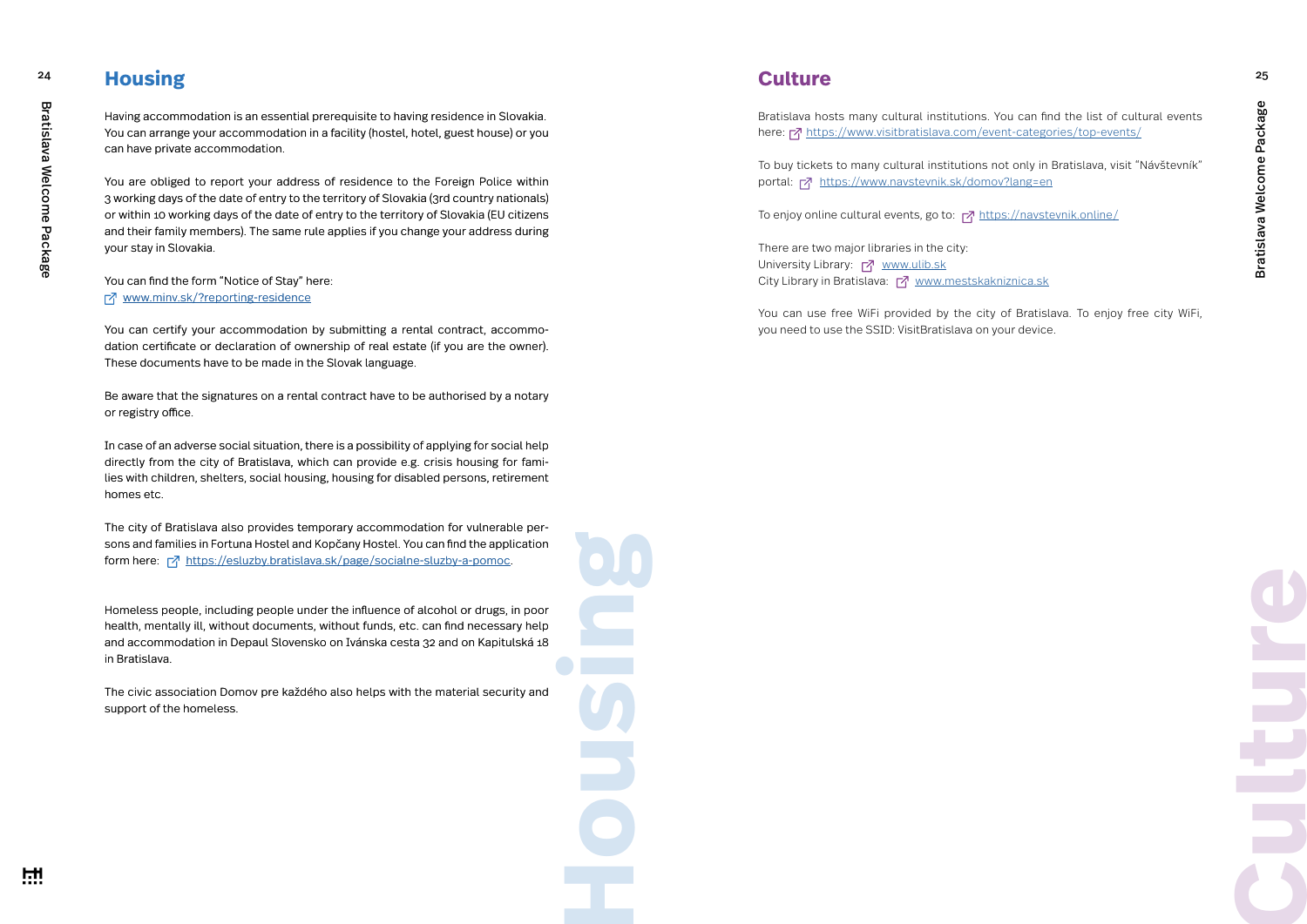- **Municipality Office of Bratislava** Primaciálne námestie 1, Bratislava +421 2/59 356 111
- **The Office of Labor, Social Affairs and Family**  $\mathcal{L}^{\mathcal{L}}$ Vazovova 7/A, Bratislava +421 2 204 437 00

## **Social insurance company**

Záhradnícka 31, Bratislava +421 906 172 111 bratislavamesto@socpoist.sk

### **Centre for legal AID**

In case you deem your fundamental rights and freedoms were violated in conflict with legal order or principles of a democratic and legal state in acting, decision-making, or inactivity of a public administration body, you can file a motion to the Public Defender of Rights in written form or in person. Direct e-mail to file a motion: podnet@vop.gov.sk Grösslingová 35, 811 09 Bratislava **M** [www.vop.gov.sk/langEnglish](http://www.vop.gov.sk/langEnglish)

Centre provides comprehensive legal aid to persons who, due to lack of means, are unable to use paid legal services. Centre for Legal Aid - Office Bratislava Račianska 71, Bratislava +421 650 105 100 info.ba@centrumpravnejpomoci.sk

### **Public defender of rights**

# 26 27 **Useful contacts The line of trust**



Apart from state and municipal assistance, there are non-profit organizations providing a wide range of services to foreigners in need of assistance:

### **IOM Migration information centre**

legal advice, Slovak language classes and education, job counselling Website: 7 [www.iom.sk/en/](http://www.iom.sk/en/) Address: Grösslingová 35, 811 09 Bratislava Tel: +421 2 5263 0023

# **Human Rights League (HRL)**

legal counselling for asylum seekers, community events on integration Website: 7 [www.hrl.sk/en](http://www.hrl.sk/en) Address: Račianska 80, 831 02 Bratislava Tel: +421 918 682 457

nonstop, free of charge on-call psychological help for those facing acute mental crises +421 800 800 566

### **Children's trust helpline**

0907 401 749, 116 111 www.linkadeti.sk for children facing problems in their family or who need to trust or talk

- **National helpline for victims of trafficking in human beings** 0800 800 818
- **Free national hotline for victims of domestic violence and violence against women** 0800 212 212
- **Center for children and families REPULS** Budatínska 59/A, Bratislava +421 2 622 500 35
- **Domov pre každého (Home for Everyone)** Stará Vajnorská 92, Bratislava